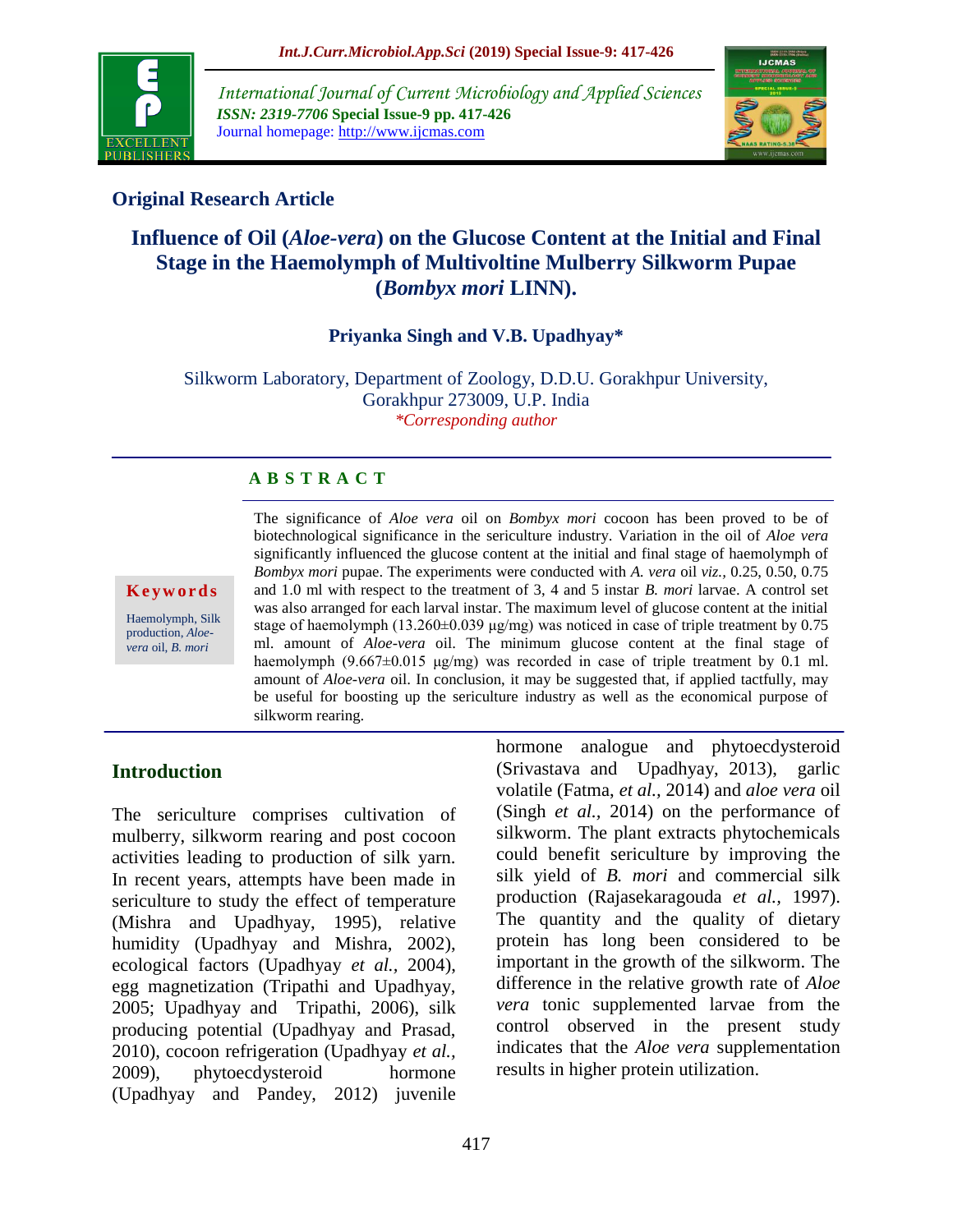#### **Materials and Methods**

The seed cocoon of multivoltine mulberry silkworm (*B. mori*), a native of West Bengal in India, were obtained from the silkworm grainage. Directorate of Sericulture, Behraich Uttar Pradesh and were maintained in the plywood trays (23×20×5cm) under the ideal rearing conditions (Krishnaswami *et al.,*  1973) in the silkworm laboratory, Department of Zoology, DDU Gorakhpur university Gorakhpur. The temperature and relative humidity were maintained in the BOD incubator at  $26 \pm 1$ <sup>o</sup>C and  $80 \pm 5$ % RH respectively until the emergence of moths from the seed cocoons. The newly emerged moths were quickly picked up and kept sexwise in separate trays to avoid copulation. The whole grainage operation was performed as per description given by Krishnaswami *et al*., (1973). Moth have a tendency to pair immediately after the emergence, therefore sufficient pairs, each containing one male and one female from newly emerged moth were allowed to mate at  $26 \pm 1$ <sup>o</sup>C and  $80 \pm 5\%$  RH in  $12 \pm 1$  hr/day dim light condition. After four hours of mating, the paired moths were decoupled manually. The female moths were allowed for egg laying. After 24 hrs of eggs laying the female moths were individually examined for their disease free ness and after formaline treatment eggs were transferred to the incubator for hatching. After hatching, the larvae were reared on the mulberry leaves given as food in the trays. After completion of 5th instar, the ripe worms ceased feeding and ready for spinning. Small mountages were provided to the ripe worms and thus, sufficient number of cocoons were obtained from the silkworm larvae reared in the laboratory. Further, the cocoons were taken for magnetic exposure. Adult moths have a tendency to pair immediately after emergence and therefore, the female moths required to copulate with the male moths, were allowed to mate at  $26\pm1$ °C and  $80\pm5$ % RH in 12 hour / day dim light condition. After four hours of

mating, the paired moths were decoupled manually by holding the female moths between the thumb and middle finger gently and pushing the male away by the forefinger. The male moths were discarded while the female moths were allowed to lay eggs. After 24 hrs of eggs laying the female moths were individually examined for their disease free ness and after formaline treatment eggs were transferred to the incubator for hatching. After hatching, the larvae were reared on the mulberry leaves given as food in the trays. After completion of 5th instar, the ripe worms ceased feeding and ready for spinning. Small mountages were provided to the ripe worms and thus, sufficient number of cocoons were obtained from the silkworm larvae reared in the laboratory. Further, the cocoons were taken for experiments.

### **Experimental design**

To observe the influence of *A. vera* oil on the reelability of filament and denier of filament of *B. mori*. The experiments were performed with different doses of *A. vera* oil with respect to the treatment of  $3<sup>rd</sup>$ ,  $4<sup>th</sup>$  and  $5<sup>th</sup>$ instar *Bombyx mori* larvae. The larvae of silkworm, *B. mori* (L) were reared laboratory in BOD incubator through the well esteemed method (Krishnaswami, *et al.,* 1973). *A. vera* oil purchased from the Katyani Exports Delhi, India. Four amount of *A. vera* oil viz. 0.25, 0.5, 0.75 and 1.0 ml were uniformly sprayed over mulberry leaf separately by sprayer for 10 minutes before given for feeding to the larvae as 100 gm mulberry leaves / 100 larvae. Three set of experiments were designed as single, double and triple treatment of larvae. A control set was also arranged. All the experiments were conducted in the BOD incubator. The experiments were conducted on normal rearing condition i.e.  $26 \pm 1$ °C temperature, 80 $\pm$ 5% relative humidity and 12  $\pm$  1 hour photoperiod a day.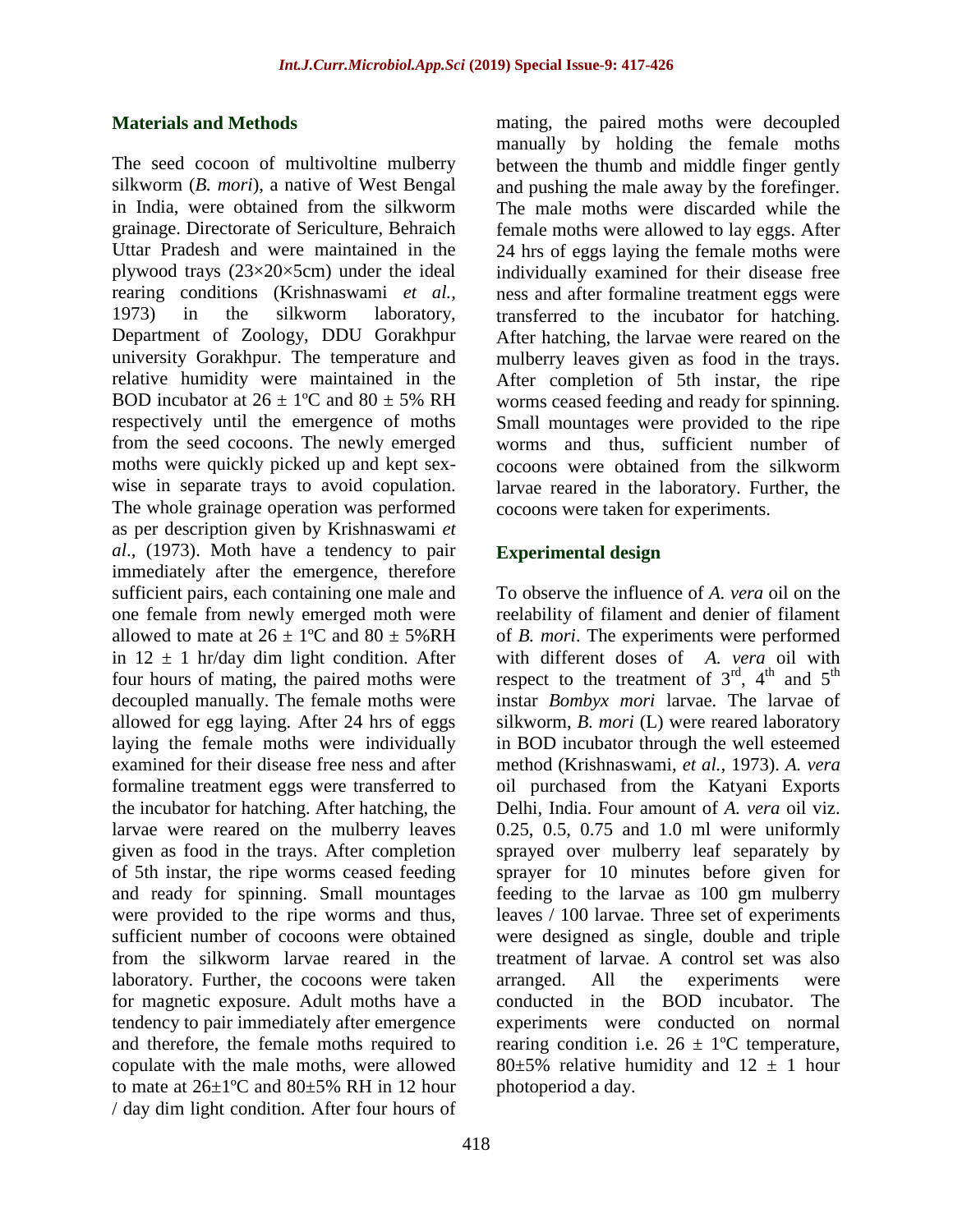### **Glucose**

The glucose content in experimental tissues of different developmental stages, obtained in continuation of the earlier experiments was estimated.

The glucose level was estimated according to "Kemp and Mayer"s method (1954). For determining the glucose content, the tissue viz: 31 ml. Haemolymph, 25 mg. Fat body and 30 mg. Silk gland were deproteinized separately with 5% TCA, containing 0.1% silver sulphate. The content, thus obtained, was centrifuged at 10,000 rpm. for 10 minutes. Further, in 0.5 ml of deproteinized supernatant, 4.5 ml of H2SO4 was added thoroughly by shaking. Now, content was boiled in water bath for 6 minutes and the mixture was cooled at room temperature. The pink colour obtained, was observed, at 520 nm by the spectrophotometer. The blank consisted of 0.5 ml of TCA containing 0.1% silver sulphate and 4.5 ml. of Molar H2SO4 which was given the same treatment as that of the experimental samples. Standard curve was prepared with different concentrations of pure glucose solution. The glucose content in different tissues was expressed as µg/mg of tissue. The experiment was conducted for different stages of the development. Six replicates of each experiment were made.

### **Results and Discussion**

### **Glucose content (µg/mg) in the haemolymph of** *Bombyx mori* **larvae at the initial stage of spinning**

The data presented in table 1a clearly indicates that variation in the amount of *Aloe vera* oil and the number of larval treatment influenced the glucose content in the haemolymph of larvae at the initial stage of spinning. With the increasing number of larval treatment from one to two times, the

glucose content in the haemolymph of larvae at the initial stage of spinning increased in case of 0.25, 0.50 and 0.75ml of *Aloe vera* oil treatment but the triple treatment of larvae caused notable decline in the glucose content in the haemolymph of larvae at the initial stage of spinning in all the above cases. 1.00ml *Aloe vera* oil treatment caused notable decline in the glucose content in the haemolymph of larvae at the initial stage of spinning with increase in the number of larval treatment from single to triple. The trend of increase in the glucose content in the haemolymph of larvae at the initial stage of spinning with the increasing number of larval treatment has been recorded to be almost of similar trend in case of 0.25, 0.50 and 0.75ml *Aloe vera* oil treatment. The maximum glucose content in the haemolymph of larvae at the initial stage of spinning was noticed to be  $6.20 \pm 0.782$   $\mu$ g/mg in case of triple treatment of larvae by 0.75ml of *Aloe vera* oil and the minimum glucose of  $5.35\pm0.843$ µg/mg was recorded in case of triple treatment of larvae by 1.00ml amount of *Aloe vera* oil.

Two way ANOVA indicates that the number of larval treatment significantly  $(p_2<0.05)$ influenced the glucose content in the haemolymph of larvae at the initial stage of spinning. The post-hoc test table 1b indicates significant group difference in the glucose content in the haemolymph of larvae at the initial stage of spinning. There was any no significant group difference was found in single, double and triple treatment.

#### **Glucose content (µg/mg) in the haemolymph of** *Bombyx mori* **larvae at the final stage of spinning**

The data presented in table 1a clearly indicates that variation in the amount of *Aloe vera* oil and the number of larval treatment influenced the glucose content in the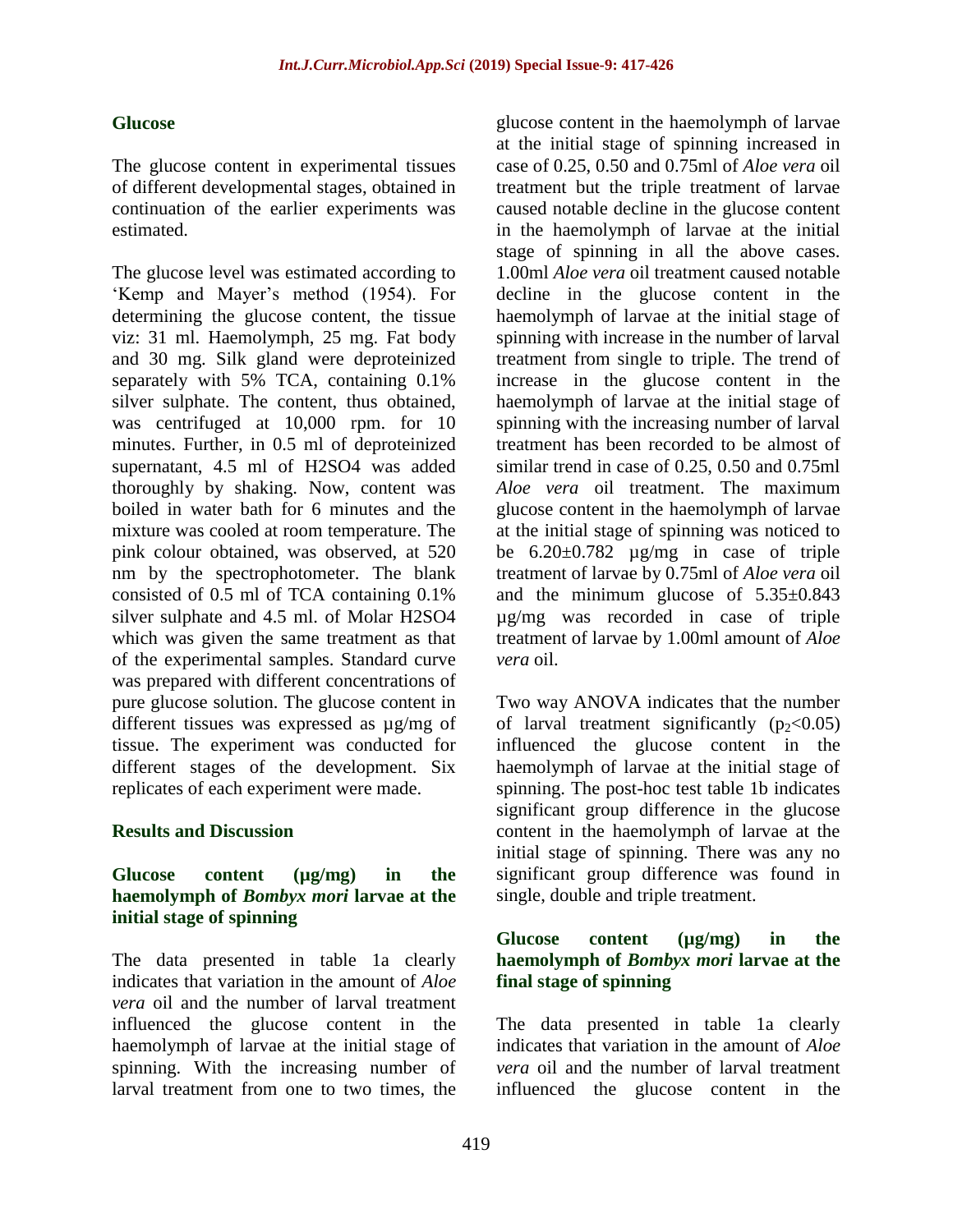haemolymph of larvae at the final stage of spinning. With the increasing number of larval treatment from one to two times, the glucose content in the haemolymph of larvae at the final stage of spinning increased in case of 0.25, 0.50 and 0.75ml of *Aloe vera* oil treatment but the triple treatment of larvae caused notable decline in the glucose content in the haemolymph of larvae at the final stage of spinning in all the above cases. 1.00ml *Aloe vera* oil treatment caused notable decline in the glucose content in the haemolymph of larvae at the final stage of spinning with increase in the number of larval treatment from single to triple. The trend of increase in the glucose content in the haemolymph of larvae at the final stage of spinning with the increasing number of larval treatment has been recorded to be almost of similar trend in case of 0.25, 0.50 and 0.75ml *Aloe vera* oil treatment. The maximum glucose content in the haemolymph of larvae at the final stage of spinning was noticed to be  $7.53\pm1.766$  ug/mg in case of triple treatment of larvae by 0.75ml amount of *Aloe vera* oil and the minimum glucose of 5.54±1.480 µg/mg was recorded in case of triple treatment of larvae by 1.00ml amount of *Aloe vera* oil.

Two way ANOVA indicates that the number of larval treatment significantly  $(p_2<0.05)$ influenced the glucose content in the haemolymph of larvae at the final stage of spinning. The post-hoc test table 2b indicates significant group difference in the glucose content in the haemolymph of larvae at the final stage of spinning, in the double treatment, in between control and 0.75ml, 0.75 and 1.00ml. In triple treatment, in between control and 0.75ml, 0.5 and 1.00ml, 0.75 and 1.00ml. In single treatment, significant group difference was not found.

**Table.1a** Effect of essential oil (*Aloe vera* oil) on the glucose content (µg/mg) in the haemolymph of *Bombyx mori* larvae at the initial stage of spinning

| <b>Stage of</b>                                              | <i>Aloe vera</i> oil applied (ml) |                  |                  |                  |                  |
|--------------------------------------------------------------|-----------------------------------|------------------|------------------|------------------|------------------|
| treatment (larval<br>instar)                                 | Control<br>$(X_1)$                | 0.25<br>$(X_2)$  | 0.50<br>$(X_3)$  | 0.75<br>$(X_4)$  | 1.00<br>$(X_5)$  |
| <b>Single</b><br>$(5^{\text{th}})$                           | $5.48 \pm 1.037$                  | $5.54 \pm 0.973$ | $5.57 \pm 0.850$ | $5.70 \pm 1.145$ | $5.67 \pm 1.032$ |
| <b>Double</b><br>$(4^{th} -5^{th})$                          | $5.48 \pm 1.037$                  | $5.62 \pm 0.854$ | $5.68 \pm 1.154$ | $5.96 \pm 1.038$ | $5.46 \pm 0.876$ |
| <b>Triple</b><br>$(3^{rd}$<br>$-4^{\rm th}$ - $5^{\rm th}$ ) | $5.48 \pm 1.037$                  | $5.73 \pm 0.930$ | $5.86 \pm 1.217$ | $6.20 \pm 0.782$ | $5.35 \pm 0.843$ |

**F**<sub>1</sub> = 1.1956 ( $n_1$ =4,  $n_2$ =38), not significant,  $F_2$  =0.2895 ( $n_1$ =2,  $n_2$ =38), not significant.

Each value represents mean  $\pm$  S.E. of three replicates.

 $X_1, X_2, X_3, X_4$  and  $X_5$  are the mean values of glucose content ( $\mu$ g/mg) in the haemolymph of *Bombyx mori* larvae at the initial stage of spinning in control, 0.25, 0.50, 0.75 and 1.00ml treatment of *Aloe vera* oil respectively.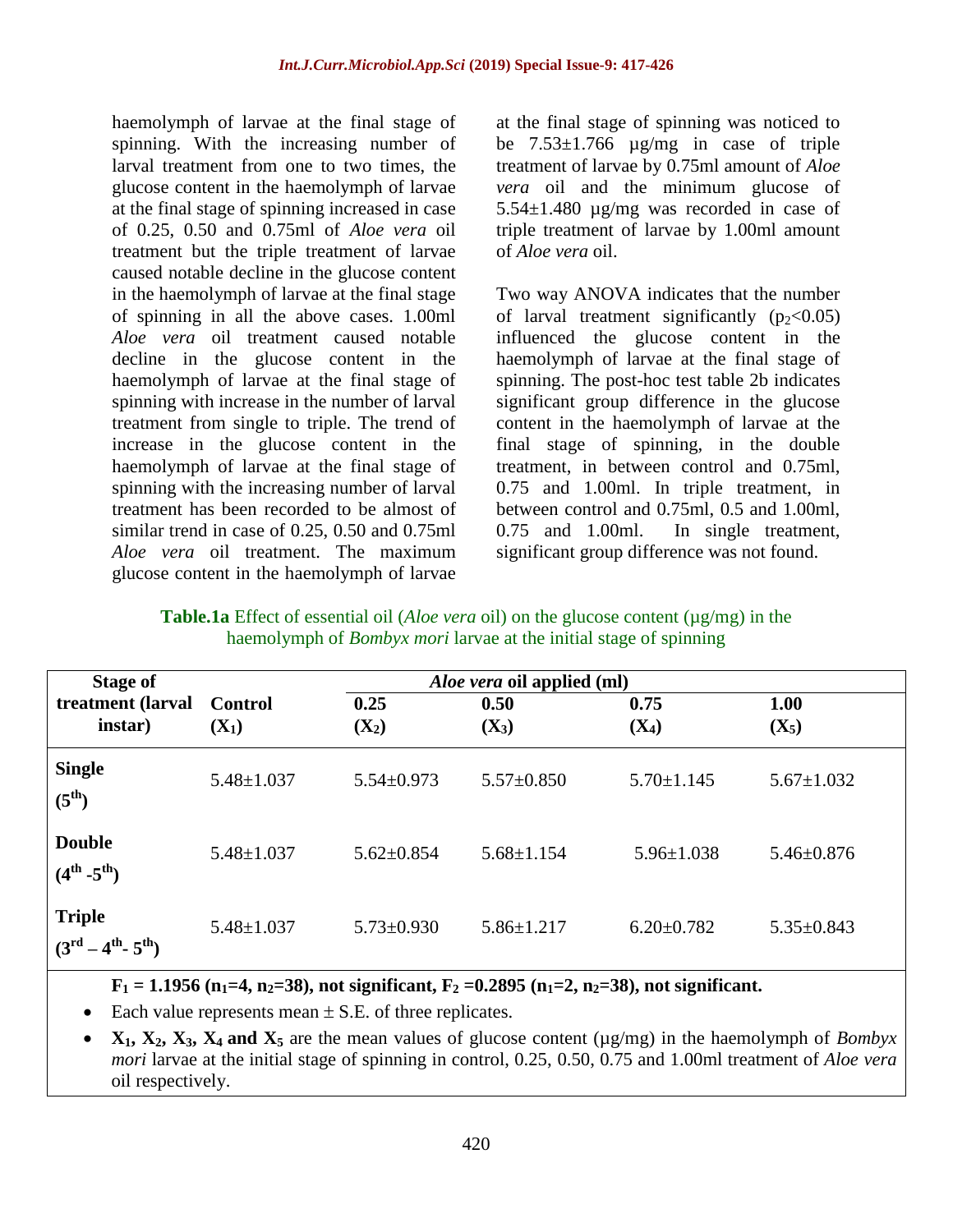| <b>Mean difference</b> |               | <b>Stage of treatment</b> |               |  |  |
|------------------------|---------------|---------------------------|---------------|--|--|
| in between groups      | <b>Single</b> | <b>Double</b>             | <b>Triple</b> |  |  |
| $X_1 \sim X_2$         | 0.006         | 0.014                     | 0.250         |  |  |
| $X_1 \sim X_3$         | 0.009         | 0.200                     | 0.380         |  |  |
| $X_1 \sim X_4$         | 0.22          | 0.48                      | 0.72          |  |  |
| $X_1 \sim X_5$         | 0.190         | 0.020                     | 0.130         |  |  |
| $X_2 \sim X_3$         | 0.030         | 0.140                     | 0.130         |  |  |
| $X_2 \sim X_4$         | 0.060         | 0.200                     | 0.230         |  |  |
| $X_2 \sim X_5$         | 0.130         | 0.220                     | 0.380         |  |  |
| $X_3 \sim X_4$         | 0.090         | 0.020                     | 0.100         |  |  |
| $X_3 \sim X_5$         | 0.110         | 0.220                     | 0.570         |  |  |
| $X_4 \sim X_5$         | 0.190         | 0.240                     | 0.610         |  |  |

**Table.1b** Post-hoc test showing effect of essential oil (*Aloe vera* oil) on the glucose content (µg/mg) in the haemolymph of *Bombyx mori* larvae at the initial stage of spinning

**Honesty significant difference (HSD)** =

Honesty significant difference (HSD) = 
$$
q\sqrt{\frac{MS \text{ within}}{n}}
$$
  
=  $\frac{6.10 \text{ }0.2313}{6.25 \text{ m}}$ 

 $= 1.1968$ 

**MSE** = Mean square value of ANOVA Table

- $q$  = Studentized range static
- $n = No.$  of replicates
- \* = Shows significant group difference

 $X_1, X_2, X_3, X_4$  and  $X_5$  are the mean values of glucose content ( $\mu$ g/mg) in the haemolymph of *Bombyx mori* larvae at the initial stage of spinning in control, 0.25, 0.50, 0.75 and 1.00 ml treatment of *Aloe vera* oil respectively.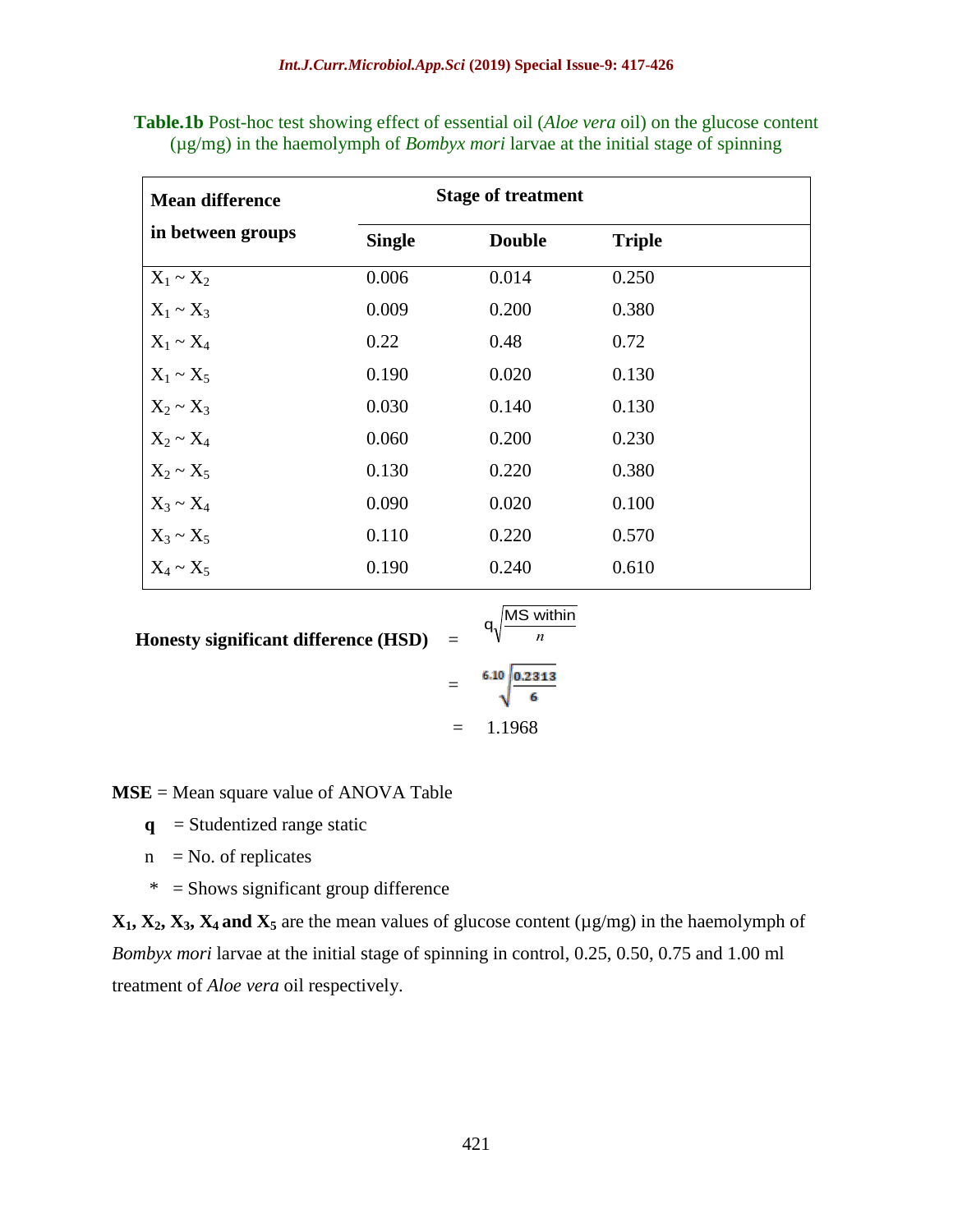|                                     |                  |                  | <i>Aloe vera</i> oil applied (ml) |                  |                  |
|-------------------------------------|------------------|------------------|-----------------------------------|------------------|------------------|
| <b>Stage of treatment</b>           | <b>Control</b>   | 0.25             | 0.50                              | 0.75             | 1.00             |
| (larval instar)                     | $(X_1)$          | $(X_2)$          | $(X_3)$                           | $(X_4)$          | $(X_5)$          |
|                                     |                  |                  |                                   |                  |                  |
| <b>Single</b><br>$(5^{\text{th}})$  | $5.63 \pm 1.128$ | $5.83 \pm 1.078$ | $6.03 \pm 0.914$                  | $6.75 \pm 1.049$ | $6.18 \pm 0.779$ |
| <b>Double</b><br>$(4^{th} -5^{th})$ | $5.63 \pm 1.128$ | $6.10\pm0.943$   | $6.44 \pm 0.824$                  | $7.24 \pm 1.199$ | $5.63 \pm 1.157$ |
| <b>Triple</b><br>$(3rd-4th-5th)$    | $5.63 \pm 1.128$ | $6.19 \pm 0.859$ | $6.94 \pm 1.117$                  | $7.53 \pm 0.952$ | $5.54 \pm 0.885$ |

**Table.2a** Effect of essential oil (*Aloe vera* oil) on the glucose content ( $\mu$ g/mg) in the haemolymph of *Bombyx mori* larvae at the final stage of spinning

**F<sup>1</sup> = 10.9721 (n1=4, n2=38), P<sup>1</sup> < 0.01; F<sup>2</sup> = 0.9473 (n1=2, n2=38), not significant.** 

• Each value represents mean  $\pm$  S.E. of three replicates.

**•**  $X_1$ ,  $X_2$ ,  $X_3$ ,  $X_4$  and  $X_5$  are the mean values of glucose content ( $\mu$ g/mg) in the haemolymph of *Bombyx mori* larvae at the final stage of spinning in control, 0.25, 0.50, 0.75 and 1.00 ml treatment of *Aloe vera* oil respectively.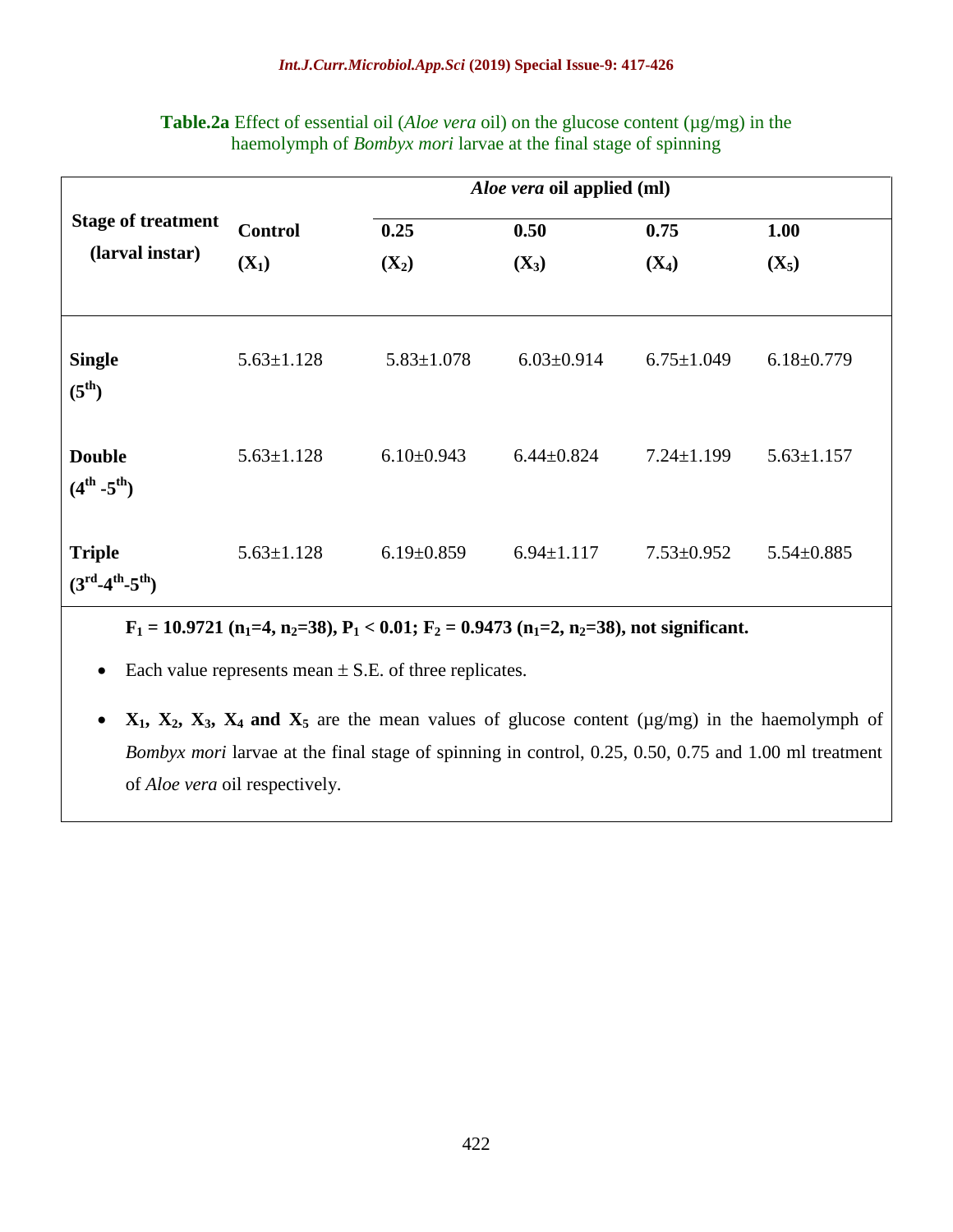| <b>Mean difference</b> | <b>Stage of treatment</b> |                  |                |
|------------------------|---------------------------|------------------|----------------|
| in between groups      | <b>Single</b>             | <b>Double</b>    | <b>Triple</b>  |
| $X_1 \sim X_2$         | 0.20                      | 0.47             | 0.56           |
| $X_1 \sim X_3$         | 0.40                      | 0.81             | 1.31           |
| $X_1 \sim X_4$         | 1.12                      | $*1.61$          | $*1.90$        |
| $X_1 \sim X_5$         | 0.55                      | $\boldsymbol{0}$ | $\overline{0}$ |
| $X_2 \sim X_3$         | 0.20                      | 0.34             | 0.75           |
| $X_2 \sim X_4$         | 0.92                      | 1.14             | 0.59           |
| $X_2 \sim X_5$         | 0.35                      | 0.47             | 0.64           |
| $X_3 \sim X_4$         | 0.72                      | 0.80             | 0.59           |
| $X_3 \sim X_5$         | 0.15                      | 0.81             | $*1.40$        |
| $X_4 \sim X_5$         | 0.57                      | $*1.61$          | $*1.99$        |

**Table.2b** Post-hoc test showing effect of essential oil (*Aloe vera* oil) on the glucose content (µg/mg) in the haemolymph of *Bombyx mori* larvae at the final stage of spinning

 **Honesty significant difference (HSD)** =

$$
= \sqrt[6.10 \frac{0.3163}{6}
$$
  
= 1.4006

q,

MS within *n*

**MSE** = Mean square value of ANOVA Table

- $\mathbf{q}$  = Studentized range static
- $\mathbf{n}$  = No. of replicates
- $* =$  Shows significant group difference

 $X_1, X_2, X_3, X_4$  and  $X_5$  are the mean values of glucose content ( $\mu$ g/mg) in the haemolymph of *Bombyx mori* larvae at the final stage of spinning in control, 0.25, 0.50, 0.75 and 1.00 ml treatment of *Aloe vera* oil respectively.

#### **Total glucose content**

The total glucose content in the silk gland has been noticed to be of increasing trend with the increasing number of larval

treatment by *Aloe vera* oil from one to three times in case of 0.25, 0.50 and 0.75 ml *Aloe vera* oil while with 1.00 ml, the glucose content was decreased. The significant variation in the level of glucose and

423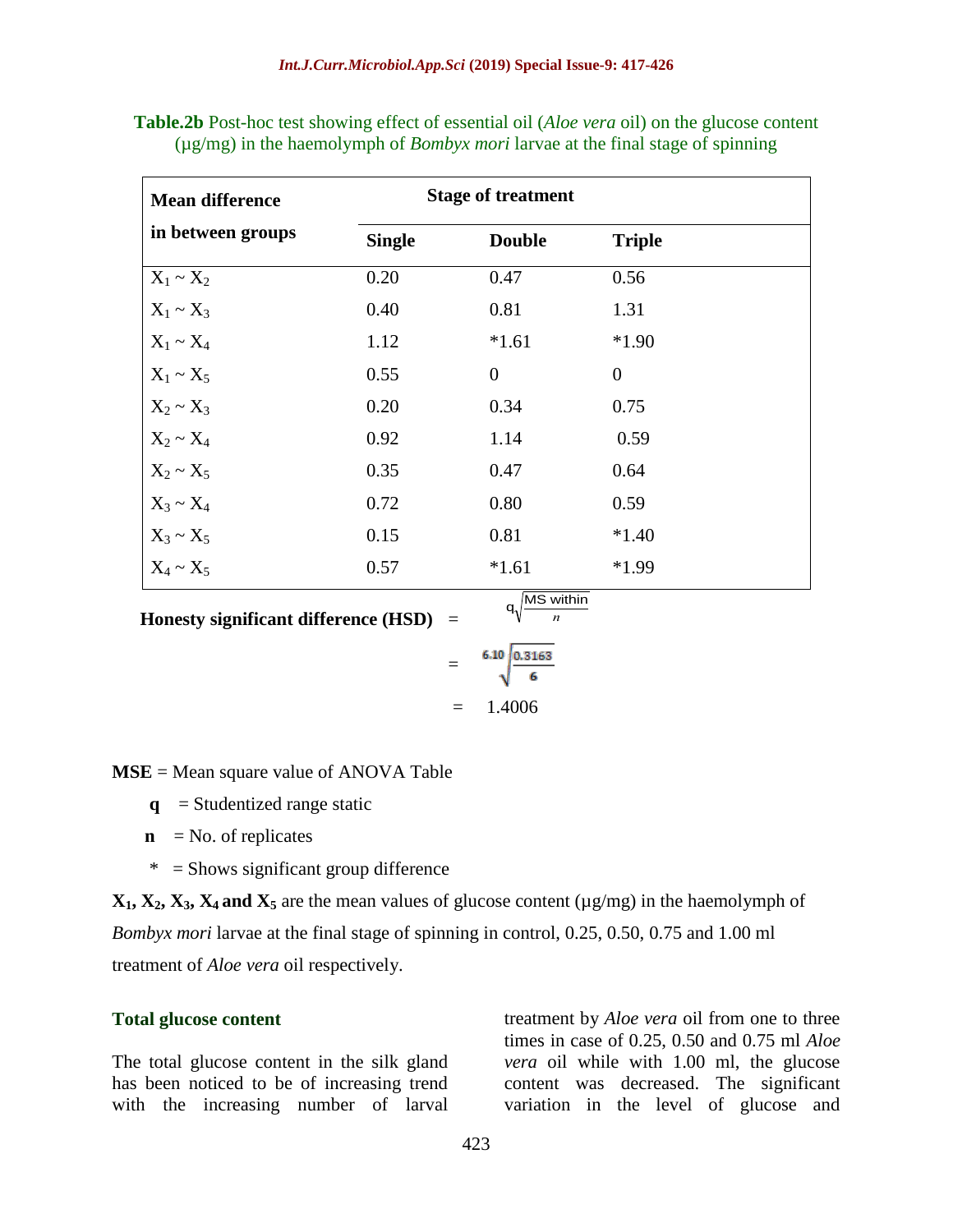trehalose in different tissues like silk gland, fat body and haemolymph characterized the thermal adaptation of eri silkworm (Singh, 1980). Adaptation of *Galleria mellonella* larvae at 2ºc resulted in the accumulation of glucose accompanied by simultaneous decrease in the trehalose of the whole larval homogenate (Lenartouiez and Niemierka, 1968).

The level of glucose in the fat body of *Bombyx mori* larvae was influenced due to variation in the number of larval treatment and different amount of *Aloe vera* oil. With the increasing number of larval treatment by *Aloe vera* oil from one to three times, the glucose content was increased in case of 0.25, 0.50 and 0.75 ml of *Aloe vera* oil while in 1.00 ml of *Aloe vera* oil, the glucose content in the fat body increased in single treatment while further increase in the larval treatment caused decline in glucose level which reached to the lowest level in case of triple treatment. The maximum glucose level was noticed in case of triple treatment of 0.75 ml. of *Aloe vera* oil. A number of reactions of intermediary metabolism related to carbohydrate, protein, fat and nucleic acid have been demonstrated to occur in insect fat body (Kilby, 1963; and Wyatt, 1974). The insect fat body has been recognized as the main site of trehalose biosynthesis from glucose which may be readily supplied through breakdown of the glycogen reseeves maintained in the tissues (Candy and Kilby, 1959 and 1961; and Wyatt, 1974). The synthesis and catabolism of trehalose is a process which has some importance in the economy of insects and this process is intimately linked to the metabolism of glucose and glycogen (Prosser, 1973). An inverse relationship was found in between the glycogen and trehalose in the fat body of silkworm and sufficient amount of glucose in  $5<sup>th</sup>$  instar larvae may be made available through glycogenolysis and also through

trehalose hydrolysis during the  $4<sup>th</sup>$  ecdysis in *Philosamia ricini* (Singh and Singh, 1978). The total carbohydrate content in the *Bombyx mori* larvae treated with JHA394 is largely dose dependent which was lowest on higher amount of *Aloe vera* oil (Nair *et al.,* 2007). Magnetic field influences the glucose content in the fat body of *B. mori* larvae (Prasad and Upadhyay, 2011). Cocoon magnetization influences the glucose content in fat body and haemolymph of *Bombyx mori* pupae (Prasad and Upadhyay, 2012). Phytoecdysteriod treatment influenced glucose content in the silk gland, fat body and haemolymph of multivoltine *Bombyx mori* at initial Stage of Spinning (Pandey and Upadhyay, 2013).

# **References**

- Candy, D. J. and Kilby, B. A. (1959). Site and mode of trehalose biosynthesis in the locust. Nature London, 183: 1594- 1578.
- Candy, D. J. and Kilby, B. A. (1961). The biosynthesis of trehalose in the locust fat body. Biochem. J., 78: 531-536.
- Fatma, S., Prasad, S. and Upadhyay, V.B. (2014). Effect of garlic exposure on the larval weight and survival of larvae of multivoltine mulberry silkworm (*Bombyx mori*) SAJMR, 3(3): 137-142.
- Krishnaswamy, S., Narasimhanna, M. M., Suryanarayan, S. K. and Kumar Raja, S. (1973). Sericulture Mannual-2 silkworm rearing. F.A.O. Agric Serves Bull. Rome, 15 (2):1-13.
- Kilby, B.A. (1963). The biochemistry of insect fat body. "Advances in insect physiology" (J. W. L. Beatment et al., eds) Acad. Press London and New York, 1: 111-174.
- Kemp and Mayer, S, (1954). Estimation of Glucose content.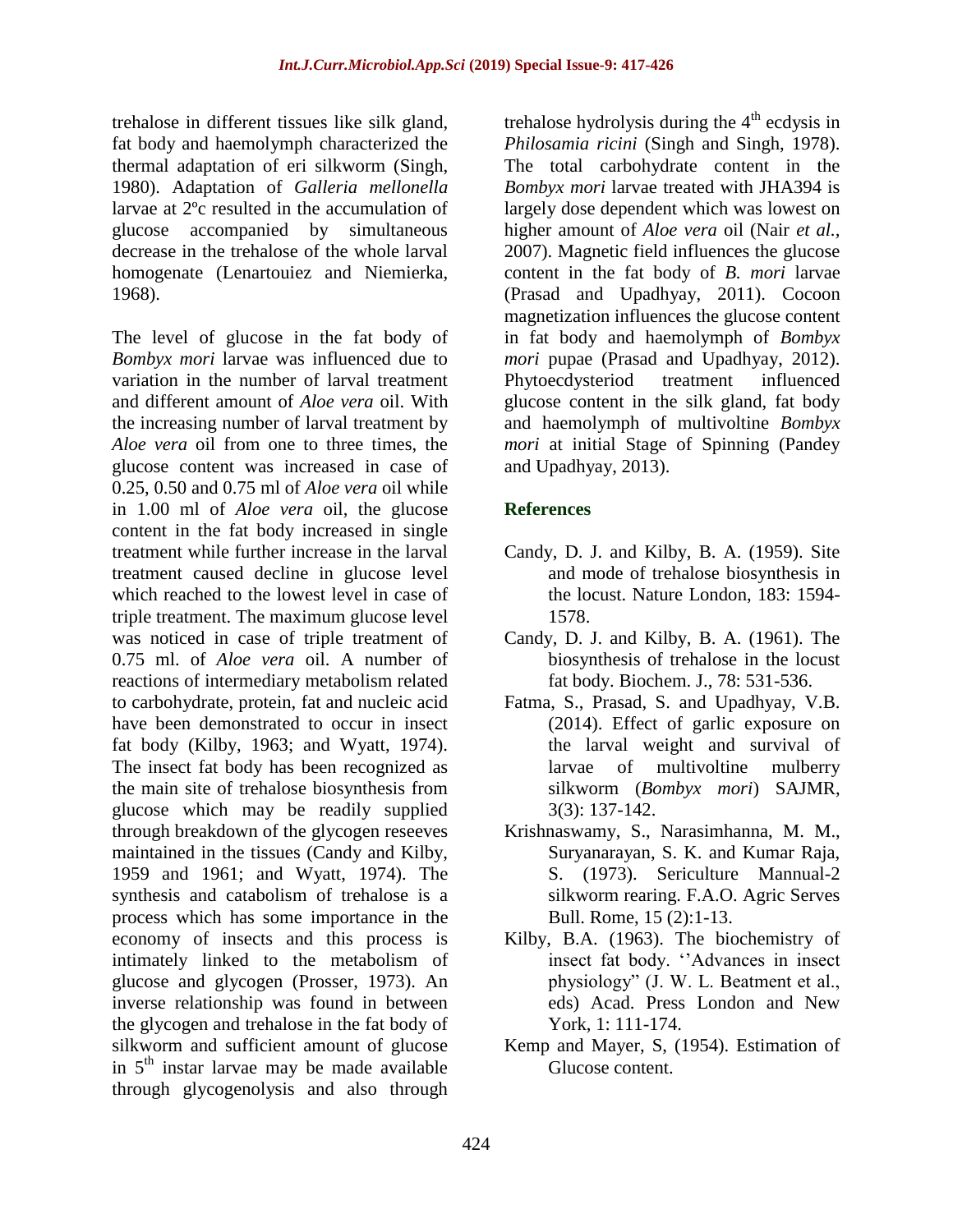- Lenartowicz, E. and Niemierco, S. (1968). The effect of low temperature and starvation on carbohydrate metabolism in larvae of Galleria mellonella L., J. Insect physiol., 14(4): 451-462.
- Mishra, A.B. and V.B. Upadhyay, (1995). Influence of temperature on the silk producing potential of multivoltine *Bombyx mori* L race nistari. Sericologia*,* 35: 217-222.
- Nair, K.S., J.S. Nair, and V.A. Vijayan, (2007). Alteration in the primary metabolite in three different tissues of silkworm under the influence of juvenoid, R394. Caspian J. Env. Sci, (5): 27-33.
- Pandey, P. and V.B. Upadhyay (2013). Effect of phytoecdysteriod treatment on glucose content in the silk gland, fat body and haemolymph of multivoltinemulberry silkworm *Bombyx mori* Linn (Lepidoptera: Bombycidae) at initial stage of spinning. Academic Journal of Entomology 6 (2): 66-73, 1995-8994.
- Prasad, S. and Upadhyay, V.B., (2011). Biotechnological importance of cocoon magnetization with particular reference to the larval performance of multivoltine mulberry silkworm (*Bombyx mori* Linn*.).* Middle-East J. Sci. Res., 10: 565-572.
- Prasad S. and V.B. Upadhyay (2012). Effect of 20-Hydroxyecdysone on the reproductive potential of multivolatine mulberry silkworm. Acad. J. Entom., 5(2): 86-93.
- Rajashekhar gouda, R., Goplan, M., Jayra, S. and Natarajan, N. (1997). Feed of pure breeds and single cross hybrids of *Bombyx mori* L. Entomon, 22(3-4): 223-227.
- Singh, O.P (1980). Certain changes in protein metabolites in eri silkworm, *Philosamia ricini* (Ward) during development and thermal assimilation

in relation to spinning process. Thesis submitted for Ph. D. Degree of Gorakhpur University, India.

- Singh, S.P. and Singh, J. (1978). Tissue specific glucose-Trehalose variations during spinning in the eri silkworm, Philosamia ricini. Arch. Int. Physiol. Biochem., 86: 557-561.
- Singh, Priyanka, Surendra Prasad, and V. B. Upadhyay, (2014). Effect of *Aloe vera* oil influences the fecundity and hatchability of multivoltine mulberry silkworm *Bombyx mori* L. Pinnacle Biological Sciences, Volume 2014, Article ID pbs\_116, 7: 2360-9478.
- Srivastava, K. and V.B. Upadhyay (2013). Effect of phytoecdysteroid on incubation period and per cent fertilized egg of multivoltine mulberry silkworm *Bombyx mori* Linn. World Journal of Zoology 8 (2): 147-153, ISSN: 1817-3098.
- Tripathi, S.K. and Upadhyay, V.B. (2005). Magnetization of eggs influences the incubation period of multivoltine mulberry silkworm *Bombyx mori.* Linn. Eggs. J. Adv. Zool., 26 (1): 24- 28.
- Upadhyay, V.B., R. Singh and S. Prasad (2009). Refrigeration of cocoons influences the pupal characteristics of multivoltine mulberry silkworm (*Bombyx mori* Linn.) J. Appl. Biosci., 35(2):166-168.
- Upadhaya V.B and S.K. Tripathi (2006). Effect of magnetization of eggs on the silk producing potential of multivoltine mulberry silkworm (*Bombyx mori Linn*). Sericologia, 46(3): 269-278.
- Upadhyay, V.B. and A.B. Mishra, (2002). Influence of relative humidity on the nutritive Potential of mulberry silkworm *Bombyx mori* Linn. J. Adv. Zool., 23(1): 54-58.